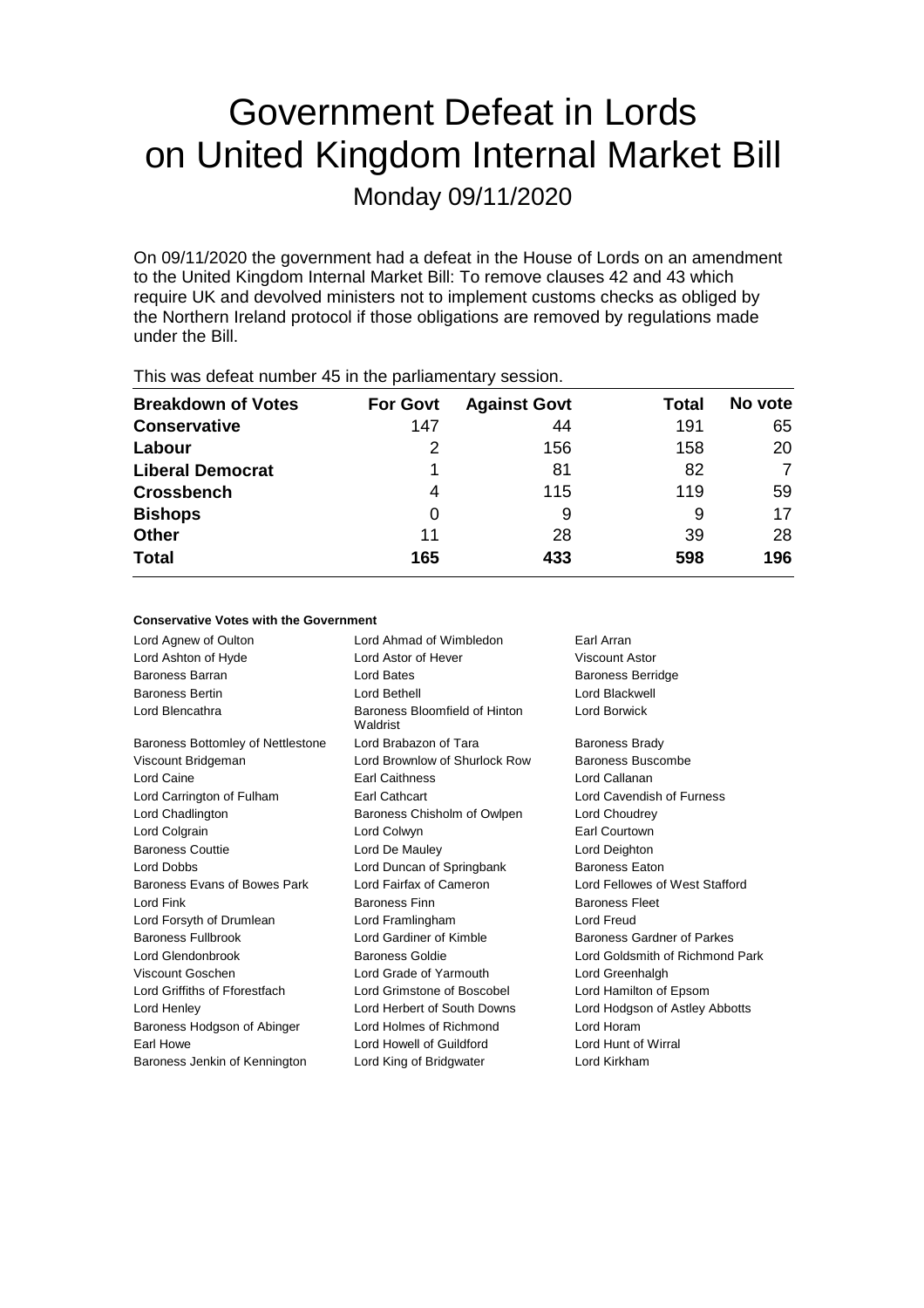Lord Lancaster of Kimbolton Lord Leigh of Hurley Lord Lilley<br>
Lord Lingtield
Lord Lingtield
Lord Lingtield
Lord Lingtield
Lord Lingtield
Lord Lingtield
Lord Lingtiel Earl Lindsay Lord Lingfield Earl Liverpool Marquess of Lothian **Lord Lucas** Lord Lucas **Lord Mackay of Clashfern** Lord Mancroft **Baroness McGregor-Smith** Lord McInnes of Kilwinning Lord McLoughlin Lord Mendoza Baroness Meyer Baroness Mone **Baroness Mone Duke of Montrose Baroness Morgan of Cotes** Baroness Morris of Bolton **Baroness Morrissey Lord Moylan** Lord Naseby **Baroness Neville-Rolfe** Baroness Newlove Baroness Nicholson of Winterbourne Baroness Noakes Lord O'Shaughnessy Lord Parkinson of Whitley Bay Baroness Penn Lord Pickles Baroness Pidding **Lord Polace Contract Contract Lord Polace Contract Contract Contract Contract Contract Contract Contract Contract Contract Contract Contract Contract Contract Contract Contract Contract Contract Contract** Lord Ranger **Lord Reay Community** Lord Reay **Baroness Redfern** Lord Renfrew of Kaimsthorn Lord Ribeiro Viscount Ridley Lord Risby Lord Robathan Lord Rotherwick Baroness Sanderson of Welton Lord Sarfraz **Baroness Scott of Bybrook** Baroness Seccombe Lord Selkirk of Douglas Lord Sharpe of Epsom Lord Sheikh **Baroness Shields** Lord Shinkwin Earl Shrewsbury **Lord Smith of Hindhead** Baroness Stedman-Scott<br>
Lord Strathclyde **Baroness** Sugg Lord Sterling of Plaistow Lord Strathclyde **Baroness** Sugg Lord Suri Lord Taylor of Holbeach Lord Trefgarne Viscount Trenchard **Lord Trimble** Lord True Lord True Viscount Ullswater Baroness Vere of Norbiton Baroness Verma Lord Vinson Lord Wakeham Lord Wei Lord Wharton of Yarm **Baroness Williams of Trafford** Baroness Wyld Lord Young of Graffham Viscount Younger of Leckie

## **Conservative Votes against the Government**

Lord Balfe Lord Barwell Lord Bourne of Aberystwyth Lord Clarke of Nottingham Lord Cormack Baroness Cumberlege Lord Deben Baroness Fairhead Lord Finkelstein Baroness Fookes Lord Garnier Lord Gold Lord Hague of Richmond Viscount Hailsham Lord Haselhurst Lord Hayward **Baroness Helic** Lord Howard of Lympne Lord James of Blackheath Lord Kirkhope of Harrogate Lord Lang of Monkton Lord Livingston of Parkhead Lord Marland Lord Lord Marlesford Lord McColl of Dulwich Baroness McIntosh of Pickering Lord Northbrook Lord Norton of Louth Lord Patten of Barnes Lord Porter of Spalding Lord Sherbourne of Didsbury Lord Tugendhat Lord Waldegrave of North Hill Lord Wasserman Lord Young of Cookham

Baroness Altmann Lord Arbuthnot of Edrom Earl Attlee

Lord Bowness **Lord Bridges of Headley** Baroness Chalker of Wallasey Lord Rana **Lord Randall of Uxbridge** Baroness Shackleton of Belgravia

### **Labour Votes with the Government** Lord Brooke of Alverthorpe **Lord Morgan**

## **Labour Votes against the Government**

Baroness Amos **Example 2** Lord Anderson of Swansea Baroness Andrews Baroness Armstrong of Hill Top Lord Bach Baroness Bakewell Lord Bassam of Brighton Lord Beecham Lord Berkeley Baroness Billingham Baroness Blower Lord Blunkett Lord Boateng Lord Bradley Lord Bragg Lord Browne of Ladyton Baroness Bryan of Partick Lord Campbell-Savours Lord Carter of Coles Baroness Chakrabarti Viscount Chandos Baroness Clark of Kilwinning Lord Clark of Windermere Baroness Cohen of Pimlico Baroness Corston **Baroness Crawley Baroness Crawley** Lord Cunningham of Felling

Lord Allen of Kensington Lord Alli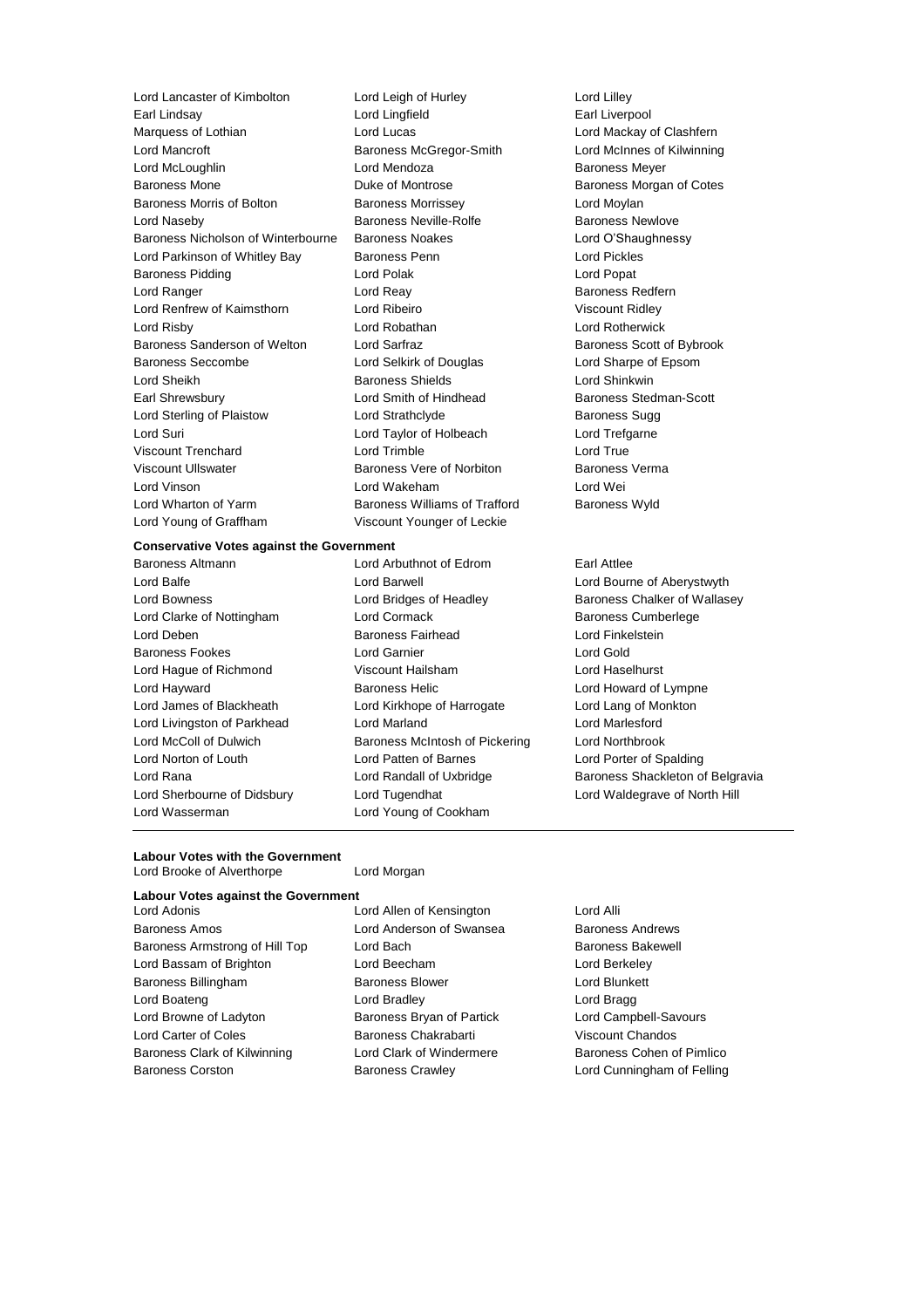Lord Davidson of Glen Clova Lord Davies of Brixton Lord Davies of Oldham Lord Glasman Baroness Golding Lord Wood of Anfield Baroness Young of Old Scone Lord Young of Norwood Green

Lord Desai **Baroness Donaghy** Lord Donoughue Baroness Drake Lord Drayson Lord Dubs Lord Eatwell Lord Elder Lord Evans of Watford Lord Falconer of Thoroton Lord Faulkner of Worcester Lord Filkin Lord Foulkes of Cumnock Baroness Gale Lord Giddens Baroness Goudie Lord Grantchester Lord Griffiths of Burry Port Lord Grocott Lord Hain Viscount Hanworth Lord Harris of Haringey Lord Haskel Lord Haughey Lord Haworth **Baroness Hayman of Ullock** Baroness Hayter of Kentish Town Baroness Healy of Primrose Hill Lord Hendy Contract Readers Baroness Henig Baroness Hilton of Eggardon Lord Hollick Lord Howarth of Newport Lord Hoyle **Baroness Hughes of Stretford** Lord Hunt of Kings Heath Lord Hunt of Kings Heath Lord Hutton of Furness **Baroness Jay of Paddington** Baroness Jones of Whitchurch Lord Jones Lord Jordan Lord Judd Baroness Kennedy of The Shaws Lord Kennedy of Southwark Baroness Kingsmill Lord Knight of Weymouth **Baroness Lawrence of Clarendon** Lord Layard Lord Leitch Lord Lennie Lord Levy Baroness Liddell of Coatdyke Lord Liddle Lord Lipsey Baroness Lister of Burtersett Lord MacKenzie of Culkein Baroness Mallalieu Lord Mandelson Baroness Massey of Darwen Lord Maxton Lord McAvoy Lord McConnell of Glenscorrodale Baroness McIntosh of Hudnall Lord McKenzie of Luton Lord McNicol of West Kilbride Lord Mendelsohn Lord Mitchell **Lord Monks** Lord Monks **Baroness Morgan of Huyton** Baroness Morgan of Ely **Baroness Morris of Yardley** Lord Morris of Aberavon Lord Murphy of Torfaen **Baroness Nye** Baroness Osamor Lord Pendry **Baroness Pitkeathley Lord Ponsonby of Shulbrede** Lord Ponsonby of Shulbrede Lord Prescott Baroness Primarolo Baroness Prosser Lord Puttnam **Baroness Quin** Baroness Quin Baroness Ramsay of Cartvale Baroness Rebuck Lord Reid of Cardowan Lord Robertson of Port Ellen Lord Rooker Lord Rosser Lord Rowlands Baroness Royall of Blaisdon Lord Sawyer **Baroness Sherlock** Baroness Sherlock Lord Sikka **Viscount Simon Baroness Smith of Basildon Lord Sikka** Baroness Smith of Gilmorehill Lord Snape Lord Soley Lord Stevenson of Balmacara Baroness Symons of Vernham Dean Baroness Taylor of Bolton Baroness Thornton **Lord Touhig Lord Triesman** Lord Triesman Lord Tunnicliffe **Lord Turnberg** Lord Turnberg **Baroness Warwick of Undercliffe** Lord Watson of Invergowrie Lord Watts Lord West of Spithead Baroness Wheeler **Baroness Whitaker** Lord Whitty Baroness Wilcox of Newport Lord Wills **Lord Winston** 

#### **Liberal Democrat Votes with the Government** Lord Hussain

## **Liberal Democrat Votes against the Government**

| LUIU AUUIIIUIUII               | LUIU AIUCIUIUC                                | LUIU Alia       |
|--------------------------------|-----------------------------------------------|-----------------|
| <b>Lord Alliance</b>           | Baroness Bakewell of Hardington<br>Mandeville | <b>Baroness</b> |
| Lord Beith                     | Baroness Benjamin                             | <b>Baroness</b> |
| Baroness Bowles of Berkhamsted | Lord Bradshaw                                 | <b>Baroness</b> |
| Lord Bruce of Bennachie        | Lord Burnett                                  | <b>Baroness</b> |
| Lord Campbell of Pittenweem    | Lord Chidgey                                  | Lord Cler       |
| <b>Lord Cotter</b>             | Lord Dholakia                                 | <b>Baroness</b> |
| <b>Baroness Featherstone</b>   | Lord Foster of Bath                           | Lord Fox        |
|                                |                                               |                 |

Bakewell of Hardington dshaw **Baroness Brinton** dgey Lord Clement-Jones **Lord Cotter Lord Contract Contract Doocey** 

Lord Allan of Hallam Baroness Barker

Benjamin Baroness Bonham-Carter of Yarnbury nett **Baroness Burt of Solihull**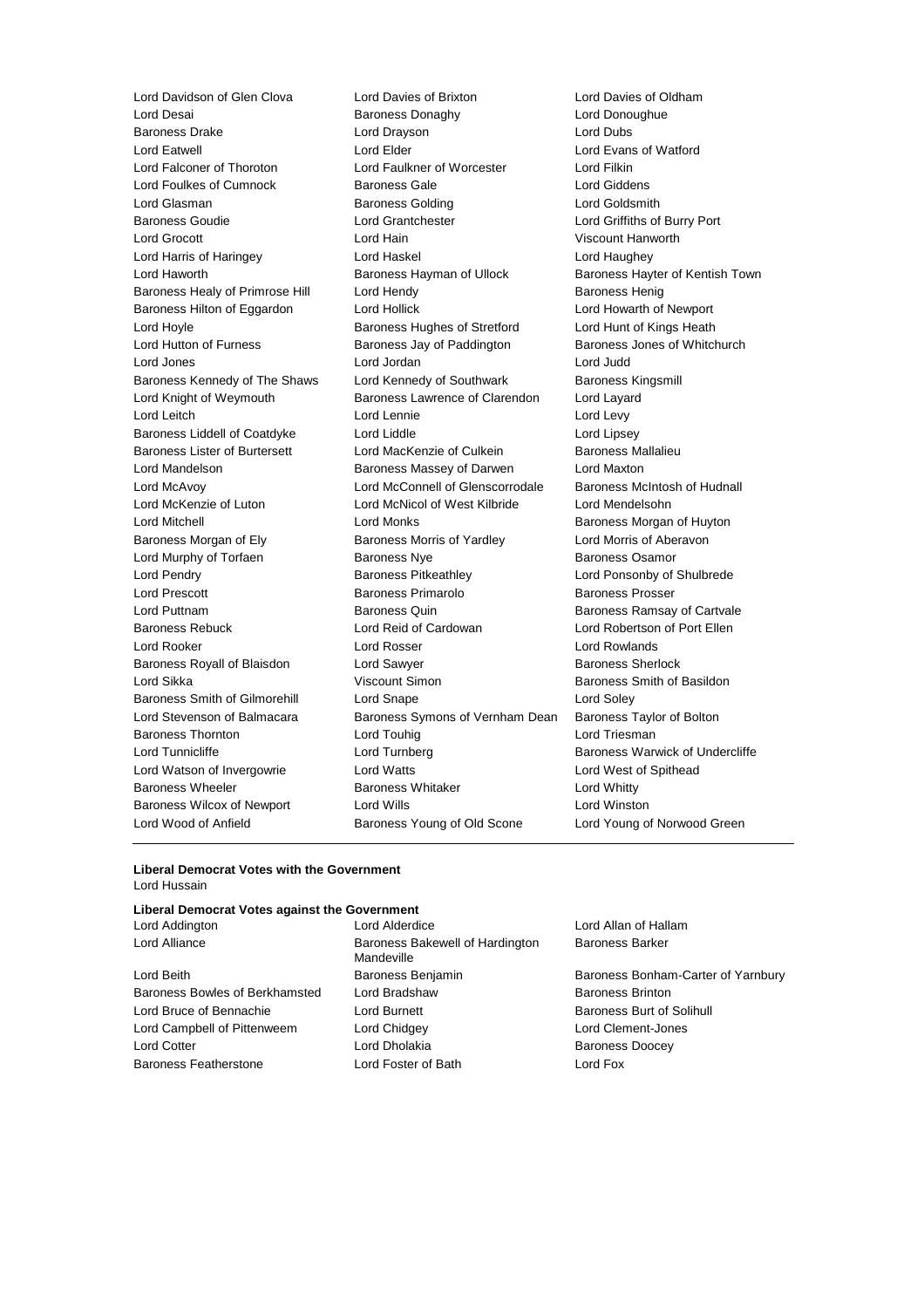| Baroness Garden of Frognal       | Lord German                         | Lord Goddar         |
|----------------------------------|-------------------------------------|---------------------|
| Lord Greaves                     | <b>Baroness Grender</b>             | Baroness Ha         |
| Baroness Harris of Richmond      | <b>Baroness Humphreys</b>           | <b>Baroness Hu</b>  |
| Baroness Janke                   | Lord Jones of Cheltenham            | <b>Baroness Kra</b> |
| Lord Lee of Trafford             | <b>Baroness Ludford</b>             | Lord Marks o        |
| Lord McNally                     | Baroness Miller of Chilthorne Domer | Lord Newby          |
| <b>Baroness Northover</b>        | <b>Lord Oates</b>                   | Lord Paddick        |
| Lord Palmer of Childs Hill       | <b>Baroness Parminter</b>           | <b>Baroness Pir</b> |
| Lord Purvis of Tweed             | Baroness Randerson                  | Lord Razzall        |
| Lord Redesdale                   | Lord Rennard                        | <b>Lord Roberts</b> |
| Baroness Scott of Needham Market | Lord Scriven                        | Lord Sharkey        |
| Baroness Sheehan                 | Lord Shipley                        | <b>Baroness Sn</b>  |
| Lord Stephen                     | Lord Stoneham of Droxford           | Lord Storey         |
| Lord Strasburger                 | Lord Stunell                        | <b>Baroness Su</b>  |
| Lord Taverne                     | Lord Taylor of Goss Moor            | <b>Lord Teverso</b> |
| Lord Thomas of Gresford          | Baroness Thomas of Winchester       | <b>Baroness Th</b>  |
| <b>Viscount Thurso</b>           | Lord Tope                           | Lord Tyler          |
| Baroness Tyler of Enfield        | Lord Verjee                         | Lord Wallace        |
| Lord Wallace of Tankerness       | <b>Baroness Walmsley</b>            | Lord Wriggle        |
|                                  |                                     |                     |

Lord Goddard of Stockport Baroness Hamwee Baroness Hussein-Ece Baroness Kramer Lord Marks of Henley-on-Thames Omer Lord Newby Lord Paddick **Baroness Pinnock** Lord Roberts of Llandudno Lord Sharkey Baroness Smith of Newnham Lord Storey Baroness Suttie Lord Teverson er Baroness Thornhill Lord Wallace of Saltaire Lord Wrigglesworth

## **Crossbench Votes with the Government<br>Lord Carev of Clifton Lord Eames**

Lord Carey of Clifton **Lord Eames** Earl Erroll Lord Powell of Bayswater

### **Crossbench Votes against the Government**

Lord Anderson of Ipswich Lord Berkeley of Knighton Lord Best Lord Bichard Lord Birt Lord Blair of Boughton Baroness Boothroyd **Lord Boyce Baroness Boycott Baroness Boycott** Baroness Bull Lord Butler of Brockwell Baroness Butler-Sloss Lord Cameron of Dillington Baroness Campbell of Surbiton Lord Carlile of Berriew Lord Carrington Lord Chartres Earl Clancarty Baroness Clark of Calton Lord Collins of Mapesbury Viscount Colville of Culross Earl Cork and Orrery **Earl Courtenay of Devon** Baroness Coussins Lord Craig of Radley Viscount Craigavon Lord Crisp Lord Cromwell Baroness Deech Baroness D'Souza Baroness Falkner of Margravine Lord Fellowes Lord Field of Birkenhead Baroness Finlay of Llandaff Lord Freyberg Communication Cord Grabiner Lord Greenway **Baroness Grey-Thompson** Baroness Hallett Lord Hannay of Chiswick Lord Harries of Pentregarth Lord Hastings of Scarisbrick Baroness Hayman Lord Hennessy of Nympsfield Lord Hoffmann Baroness Hogg **Baroness Hollins** Baroness Hollins **Lord Hope of Craighead** Lord Houghton of Richmond Baroness Hunt of Bethnal Green Lord Janvrin Lord Jay of Ewelme Lord Kakkar Lord Kerr of Kinlochard Lord Kerslake Lord Kilclooney Lord Krebs Lord Laming **Lord Levene of Portsoken** Lord Lisvane Lord Low of Dalston Lord Macpherson of Earl's Court Lord Mair Lord Mance **Baroness Manningham-Buller** Baroness Masham of Ilton Baroness Meacher **Baroness Morgan of Drefelin** Lord Mountevans Baroness Murphy Baroness Neuberger Lord Neuberger of Abbotsbury Lord O'Donnell **Baroness O'Loan** Baroness O'Loan Lord O'Neill of Gatley Baroness O'Neill of Bengarve Lord Pannick Lord Patel Lord Phillips of Worth Matravers Baroness Prashar Corporation Ramsbotham Lord Ravensdale Lord Rees of Ludlow Lord Richards of Herstmonceux Lord Ricketts Lord Rowe-Beddoe Lord Russell of Liverpool

Lord Aberdare Lord Adebowale Lord Alton of Liverpool

Lord Broers Viscount Brookeborough Lord Brown of Eaton-under-Heywood